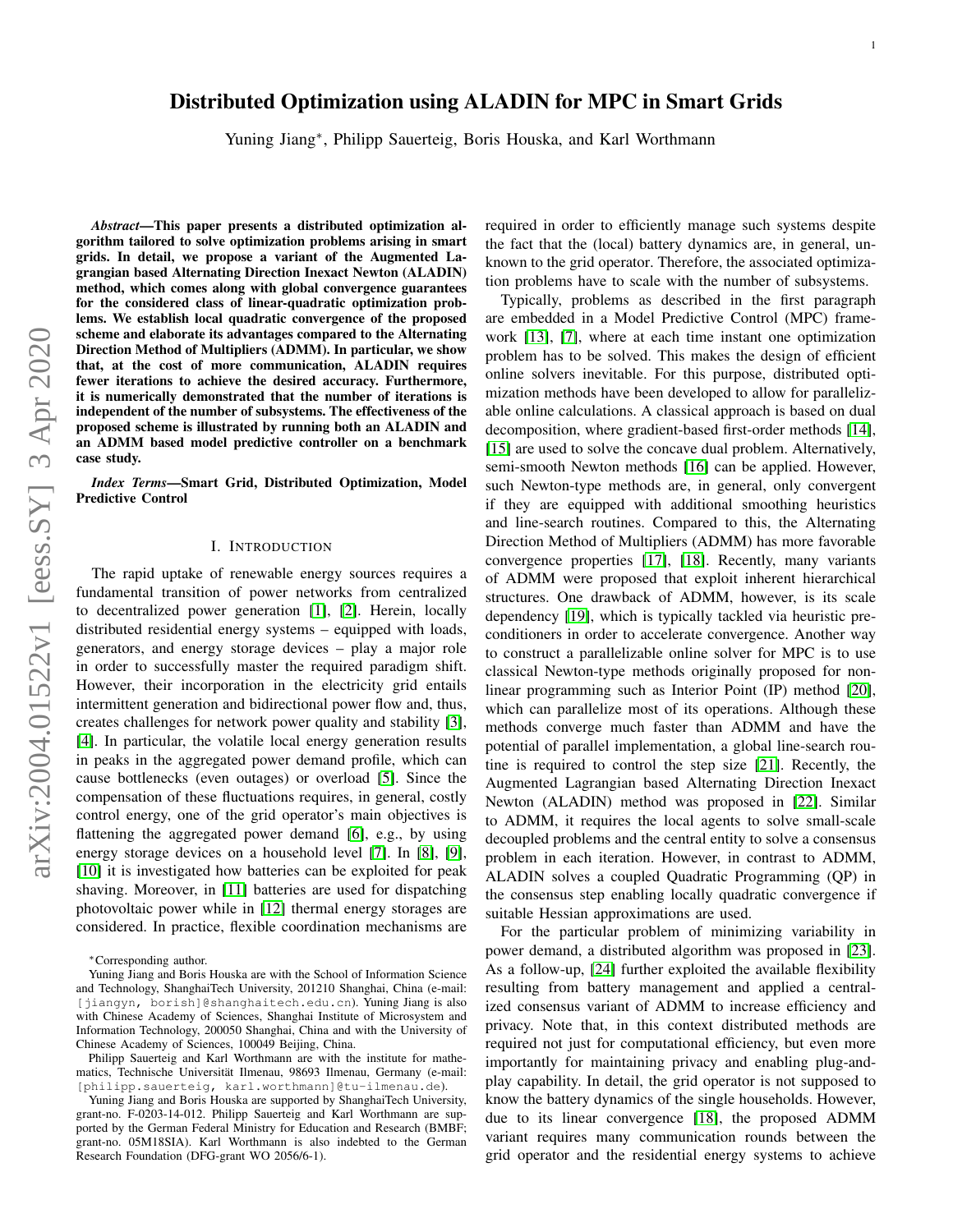a desired accuracy. To this end, Baumann et al. proposed to replace the expensive optimization routine by surrogate models in [\[25\]](#page-9-22).

In this paper, we propose a tailored algorithm based on AL-ADIN for solving the optimization problem proposed in [\[26\]](#page-9-23), which aims at flattening the aggregated power demand profile in distribution grids. Due to the local quadratic convergence of the proposed algorithm under the assumption that the optimal solution is regular<sup>[1](#page-1-0)</sup> as established in Theorem [2,](#page-5-0) the number of iterations and, thus, the total communication effort is reduced significantly. First, we reformulate the problem such that the objectives and inequality constraints are decoupled while only the affine equality constraints remain intertwined. Then, the proposed algorithm, similar to the standard ALADIN method [\[22\]](#page-9-19), alternates solving local small-scale problems and solving a coupled QP. However, our algorithm slacks the active local constraints in the coupled QP. Hence, the scale of the coupled QP is fixed. Moreover, we establish global convergence by using an  $\ell_1$ -penalty and provide guidelines on finding suitable tuning parameters. In addition, we numerically show that the required number of communication rounds is independent of the number of subsystems – typically two are sufficient. Moreover, we design an MPC scheme based on the proposed algorithm and illustrate advantages compared to ADMM by applying it in a benchmark case study.

The remainder is structured as follows: Section [II](#page-1-1) recalls the physical model of residential energy systems and a peakshaving problem based on optimal energy storage control. In Section [III,](#page-3-0) we propose the variant of ALADIN tailored to the structured optimization problem and elaborate the implementation in detail. Moreover, we establish local quadratic convergence as well as global convergence. Then, ALADIN is embedded within an MPC scheme. Based on a benchmark case study, the numerical results in Section [IV](#page-6-0) show that ALADIN is scalable and outperforms ADMM.

**Notations** We use  $(\mathbb{S}^n_+)$   $\mathbb{S}^n_{++}$  to denote the set of symmetric positive (semi-) definite matrices in  $\mathbb{R}^{n \times n}$ ,  $n \in \mathbb{N}$ . For a given  $\Sigma \in \mathbb{S}_{++}^n$  and  $x \in \mathbb{R}^n$ , the notation  $||x||_{\Sigma}^2 = x^\top \Sigma x$  is used. For a number  $p \geq 1$ , the *p*-norm of  $x \in \mathbb{R}^n$  is defined by

$$
||x||_p = \left(\sum_{i=1}^n |x_i|^p\right)^{\frac{1}{p}}
$$
 with  $x = (x_1 \dots x_n)^{\top}$ .

Moreover, we use the notations

$$
\mathbb{1}_n = \begin{pmatrix} 1 & \dots & 1 \end{pmatrix}^\top \in \mathbb{R}^n, \ 0_n = \begin{pmatrix} 0 & \dots & 0 \end{pmatrix}^\top \in \mathbb{R}^n
$$

and denote the unit matrix in  $\mathbb{R}^{n \times n}$  by  $\mathbb{I}_n$ . For any integers  $\ell \leq m$ , we define  $[\ell : m] := \{\ell, \ell + 1, \ldots, m\} \subseteq \mathbb{Z}$ . The open ball with center  $x \in \mathbb{R}^n$  and radius r is denoted by  $\mathcal{B}_r(x) = \{z \in \mathbb{R}^n \mid ||z - x||_2 < r\}$ . We call a function  $f : \mathbb{R}^n \to \mathbb{R} \cup \{\infty\}$  strongly convex on a convex set  $\Omega \subseteq \mathbb{R}^n$ with positive parameter  $m > 0$ , if the inequality

$$
f(tx + (1-t)y) \le tf(x) + (1-t)f(y) - \frac{m}{2}t(1-t) \|x - y\|_2^2
$$

<span id="page-1-0"></span><sup>1</sup>An optimal solution is called regular if the Linear Independence Constraint Qualification (LICQ), Strict Complementarity Conditions (SCC), and the Second Order Sufficient Conditions (SOSC) are satisfied [\[27,](#page-9-24) p. 591].

holds for all  $x, y \in \Omega$  and all  $t \in [0, 1]$ . The Kronecker product of two matrices  $A \in \mathbb{R}^{m \times n}$  and  $B \in \mathbb{R}^{p \times q}$  is defined by

$$
A \otimes B = \begin{bmatrix} a_{11}B & \cdots & a_{1n}B \\ \vdots & \ddots & \vdots \\ a_{m1}B & \cdots & a_{mn}B \end{bmatrix} \in \mathbb{R}^{mp \times nq}.
$$

Finally, for a given function  $f : \mathbb{R}^n \to \mathbb{R}$ , we use the Landau notation

$$
f(x) = \mathcal{O}(\|x\|)
$$
, if  $\exists c \in \mathbb{R}$ ,  $\lim_{x \to 0} \frac{f(x)}{\|x\|} = c$ .

# <span id="page-1-1"></span>II. SYSTEM MODEL AND PROBLEM FORMULATION

In this section, we recall the dynamic model of residential energy systems incorporating loads, energy generation, and storage devices [\[24\]](#page-9-21). Furthermore, we provide a mathematical formulation of possible goals of both the local systems and the grid operator, yielding an overall linear-quadratic optimization problem.

#### <span id="page-1-5"></span>*A. Residential Energy Systems*

In this paper, we consider a smart grid with  $\mathcal{I} \in \mathbb{N}$ residential energy systems, which are coupled via a Central Entity (CE), the grid operator, see Figure [1.](#page-1-2) The latter has to compensate the need for as well as the surplus of energy. Note that we are only interested in energy conservation on a residential level. We do not incorporate the grid topology.



<span id="page-1-2"></span>Fig. 1. Electrical network consisting of several residential energy systems connected to a central entity.

The battery dynamics of system i,  $i \in [1 : \mathcal{I}]$ , is given by

$$
x_i(n+1) = \alpha_i x_i(n) + T(\beta_i u_i^+(n) + u_i^-(n)) \tag{1a}
$$

<span id="page-1-4"></span><span id="page-1-3"></span>
$$
z_i(n) = w_i(n) + u_i^+(n) + \gamma_i u_i^-(n) \tag{1b}
$$

with State of Charge (SoC)  $x_i(n) \in \mathbb{R}$  of the battery in kWh, power demand  $z_i(n) \in \mathbb{R}$  in kW at time instant  $n \in \mathbb{N}_0$ , and sampling time  $T > 0$  in h. The control inputs

$$
u_i(n) = \begin{pmatrix} u_i^+(n) & u_i^-(n) \end{pmatrix}^\top \in \mathbb{R}^2
$$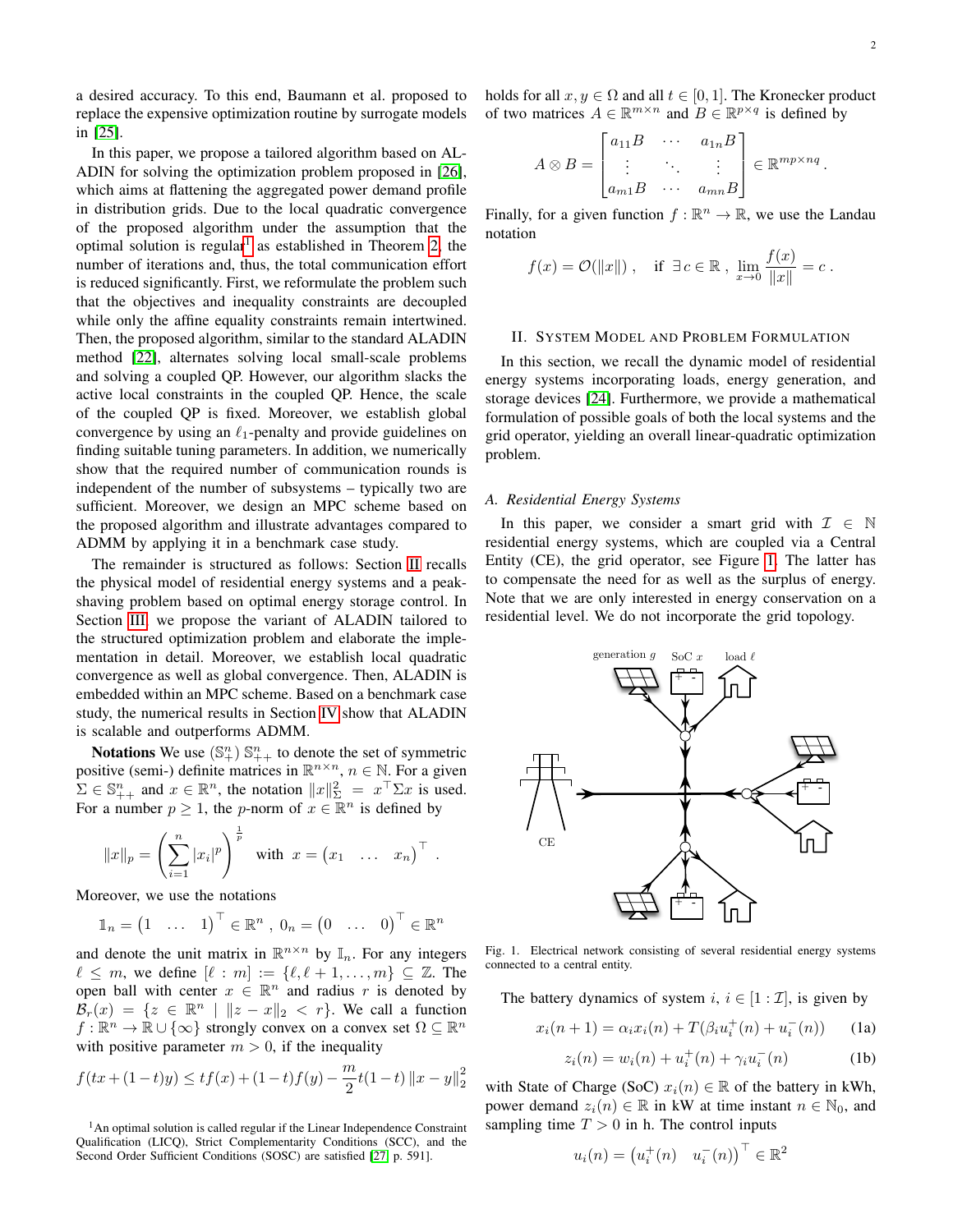represent the charging/discharging rate in kW, while the net consumption  $w_i(n) \in \mathbb{R}$  in kW is load minus generation. The constants  $\alpha_i, \beta_i, \gamma_i \in (0, 1]$  model efficiencies with respect to self discharge and energy conversion, respectively.

At time  $k$ , we consider the initial condition

$$
x_i(k) = \hat{x}_i , i \in [1:\mathcal{I}],
$$

of the *i*-th battery with current measurements  $\hat{x}_i$ , and assume the future net consumption

$$
w_i = (w_i(k) \quad \cdots \quad w_i(k+N-1))^\top
$$

on the prediction window  $[k : k + N - 1], N \in \mathbb{N}_{\geq 2}$ , to be given. The states and control inputs are subject to the constraints

<span id="page-2-0"></span>
$$
0 \leq x_i(n) \leq C_i, \qquad \text{(2a)}
$$

$$
\underline{u}_i \leq u_i \quad (n) \leq 0, \quad (2b)
$$

$$
0 \leq u_i^+(n) \leq \overline{u}_i, \qquad (2c)
$$

$$
0 \leq \frac{u_i^-(n)}{\underline{u}_i} + \frac{u_i^+(n)}{\overline{u}_i} \leq 1. \tag{2d}
$$

Here,  $C_i \geq 0$  denotes the battery capacity of the *i*-th system,  $\bar{u}_i$  and  $u_i$  are the bounds of the charging and discharging rates,  $\sum_{i=1}^{\infty}$  respectively.

Remark 1 *Due to the recursive structure of the individual system equation* [\(1a\)](#page-1-3)*, the future SoCs*  $x_i(k+n)$ *,*  $n \in [1:N]$ *,* are determined by [\(1a\)](#page-1-3) and the initial SoC  $x_i(k)$ , in particular

$$
x_i(k+n) = \alpha_i^n \hat{x}_i + T \sum_{\ell=0}^{n-1} \alpha_i^{n-1-\ell} (\beta_i \quad 1) u_i(\ell)
$$

*holds for all*  $i \in [1 : \mathcal{I}]$  *and*  $n \in [1 : N]$ *. Hence, state and input constraints* [\(2\)](#page-2-0) *of system* i *over the next* N *time steps can be summarized as polyhedral constraints*

$$
D_i u_i \leq d_i
$$

*with matrix*  $D_i \in \mathbb{R}^{8N \times 2N}$  *and vector*  $d_i \in \mathbb{R}^{8N}$ ,  $i \in [1 : \mathcal{I}]$ .

#### *B. Objective: Load Shaping subject to Local Costs*

The grid operator is interested in flattening the aggregated power demand profile. One way is to track the overall net consumption  $\zeta \in \mathbb{R}^N$ , given by

<span id="page-2-2"></span>
$$
\zeta(n) = \frac{1}{N} \sum_{j=n-N+1}^{n} \sum_{i=1}^{N} w_i(j)
$$

for  $n \in [k : k + N - 1]$ , where  $k \ge N - 1$  denotes the current time instant. The corresponding objective function can be modelled as  $f_0: \mathbb{R}^N \to \mathbb{R}_{\geq 0}$ ,

$$
f_0(\bar{z}) = \frac{\sigma_0}{N} \sum_{n=k}^{k+N-1} \left( \frac{\bar{z}(n) - \zeta(n)}{\mathcal{I}} \right)^2
$$
  
= 
$$
\frac{\sigma_0}{N \cdot \mathcal{I}^2} ||\bar{z} - \zeta||_2^2
$$
 (3)

with  $\sigma_0 > 0$  and  $\bar{z}(n) = \sum_{i=1}^{L} z_i(n)$ . In addition, we introduce the local costs  $f_i: \mathbb{R}^N \times \mathbb{R}^{2N} \to \mathbb{R}_{\geq 0}$ ,

$$
f_i(u_i) = \frac{\sigma_i}{2} \left( \|z_i - w_i\|_2^2 + \|u_i\|_2^2 \right)
$$
\n(4a)  
\n
$$
\frac{(\text{lb}) \sigma_i}{\sigma_i} \left( \|z_i - w_i\|_2^2 + \|w_i\|_2^2 \right)
$$
\n(4b)

$$
\stackrel{\text{(lb)}}{=} \frac{\sigma_i}{2} \left( \left\| \left( \mathbb{I}_N \otimes \begin{pmatrix} 1 & \gamma_i \end{pmatrix} \right) u_i \right\|_2^2 + \left\| u_i \right\|_2^2 \right) \tag{4b}
$$

<span id="page-2-3"></span><span id="page-2-1"></span>
$$
= \frac{1}{2} \|u_i\|_{Q_i}^2 \tag{4c}
$$

with  $\sigma_i \geq 0$ ,  $z_i = (z_i(k) \dots z_i(k+N-1))^{\top}$ , and coefficient matrices

$$
Q_i = \sigma_i \left( \mathbb{I}_{2N} + \mathbb{I}_N \otimes \begin{bmatrix} 1 & \gamma_i \\ \gamma_i & \gamma_i^2 \end{bmatrix} \right)
$$
 (5)

for all  $i \in [1 : \mathcal{I}]$ . As discussed in [\[24\]](#page-9-21), the first term on the right-hand side of [\(4a\)](#page-2-1) ensures that each agent's output does not change drastically while the second term penalizes the charging and discharging effort. Moreover, the parameters  $\sigma_0$ ,  $\sigma_i$ ,  $i \in [1 : \mathcal{I}]$ , represent the weights of the global cost [\(3\)](#page-2-2) and local objectives  $(4)$ , respectively. The use of the *i*-th battery is penalized more with increasing  $\sigma_i$ ,  $i \in [1 : \mathcal{I}]$ .

#### *C. Problem Formulation*

 $\bar{z}$ ,

The considerations in the previous subsections motivate the optimization problem

<span id="page-2-6"></span>
$$
\min_{\bar{z},u} \qquad f_0(\bar{z}) + \sum_{i=1}^{\mathcal{I}} f_i(u_i) \tag{6a}
$$

$$
\text{s.t.} \quad \bar{z} = \overline{w} + \sum_{i=1}^{\mathcal{I}} A_i u_i \quad |\lambda \tag{6b}
$$

<span id="page-2-4"></span>
$$
D_i u_i \le d_i , \quad i \in [1 : \mathcal{I}], \tag{6c}
$$

with  $\overline{w} = \sum_{i=1}^{L} w_i$ . The matrices  $A_i \in \mathbb{R}^{N \times 2N}$  are given by

<span id="page-2-7"></span><span id="page-2-5"></span>
$$
A_i = \mathbb{I}_N \otimes (1 \quad \gamma_i) \quad i \in [i : \mathcal{I}]. \tag{7}
$$

while constraint [\(6b\)](#page-2-4) introduces the coupling between the CE and subsystems.

Remark 2 *The* A<sup>i</sup> *expression* [\(7\)](#page-2-5) *shows that the affine equality constraint* [\(6b\)](#page-2-4) *satisfies the LICQ condition, i.e., matrix*

<span id="page-2-8"></span>
$$
\begin{bmatrix} -\mathbb{I}_N & A_1 & \cdots & A_{\mathcal{I}} \end{bmatrix}
$$

*has full row rank.*

Throughout this paper, we write the Lagrangian multiplier right after the constraints such that the notation " $|\lambda$ " denotes the Lagrangian multipliers of constraint [\(6b\)](#page-2-4).

Next, we state sufficient conditions for uniqueness of the optimal solution of Problem [\(6\)](#page-2-6).

**Proposition 1** Let  $\sigma_0 > 0$  and Problem [\(6\)](#page-2-6) be feasible. Then, *the optimal power demand*  $\bar{z}^*$  *and corresponding dual*  $\lambda^*$  *are unique. If in addition*  $\sigma_i > 0$  *for all*  $i \in [1 : \mathcal{I}]$ *, then the optimal control* u <sup>∗</sup> *of* [\(6\)](#page-2-6) *is also unique.*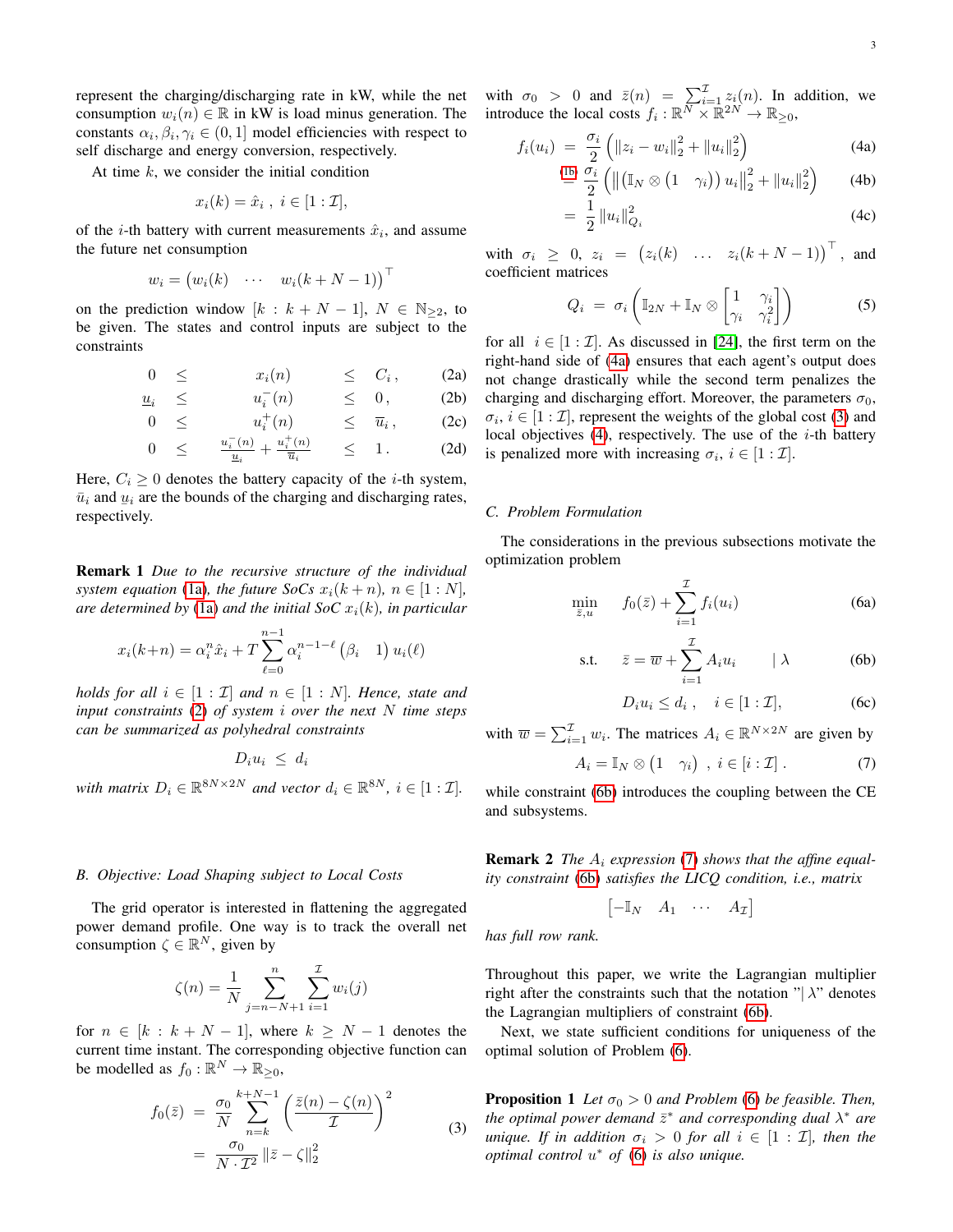**Proof.** First, let  $\sigma_0 > 0$ . Due to the compactness of the feasible set  $\{u_i \in \mathbb{R}^{2N} \mid D_i u_i \leq d_i\}$  of the *i*-th system, the set

$$
\overline{\mathbb{Z}} = \left\{ \left. \overline{z} \in \mathbb{R}^N \; \middle| \; \begin{array}{l} \overline{z} = \overline{w} + \sum_{i=1}^{\mathcal{I}} A_i u_i \\ D_i u_i \leq d_i \; , \; i \in [i : \mathcal{I}] \end{array} \right\}
$$

is compact, see e.g. [\[28\]](#page-9-25). Since  $f_0$  is strongly convex, the optimal output  $\bar{z}^*$  corresponding to [\(6\)](#page-2-6) and, hence, the dual  $\lambda^*$ are unique. This proves the first assertion. Now, let  $\sigma_i > 0$  for all  $i \in [0 : \mathcal{I}]$ . Then, Problem [\(6\)](#page-2-6) is a strongly convex quadratic programming. Furthermore, the constraint Jacobian of [\(6b\)](#page-2-4) has full row rank. Hence, the optimal solution  $(\bar{z}^*, u^*, \lambda^*)$ is unique [\[29\]](#page-9-26).  $\Box$ 

From now on, we assume  $\sigma_i > 0$  for all  $i \in [1 : \mathcal{I}]$ , which implies that the matrices  $Q_i$  are invertible. Solving problem [\(6\)](#page-2-6) by using a centralized method assumes the existence of an all-knowing entity, i.e. the gird operator knows the dynamical model of each household as well as its predicted load and generation. This is impractical in case of several thousand households. Motivated by this, distributed or parallelizable methods [\[26\]](#page-9-23), [\[23\]](#page-9-20), [\[24\]](#page-9-21) have been developed to solve [\(6\)](#page-2-6). However, as discussed in Section [I,](#page-0-0) existing methods either have a slow convergence or require a global line-search routine, which needs many undesired communication rounds between the grid operator and the residential energy systems. In the next section, we propose a line-search free distributed method with fast local convergence to reduce the number of communication rounds significantly.

### III. ALADIN FOR SMART GRIDS

<span id="page-3-0"></span>In this section, we propose a variant of the ALADIN algorithm to solve [\(6\)](#page-2-6) in a distributed manner. Furthermore, we establish both global convergence as well as a locally quadratic convergence for the proposed algorithm and show how it can be embedded efficiently in an MPC scheme.

#### <span id="page-3-5"></span>*A. Distributed Optimization with ALADIN*

This section presents a variant of the ALADIN method to solve [\(6\)](#page-2-6). Similar to the standard ALADIN method proposed in [\[22\]](#page-9-19), there are two main steps, a parallelizable step and a consensus step.

<span id="page-3-1"></span>*1) Parallelizable Step:* The small-scale QPs

$$
\min_{v_i} f_i(v_i) - (A_i v_i)^{\top} \lambda + \frac{1}{2} ||v_i - u_i||_{Q_i}^2
$$
\ns.t.

\n
$$
D_i v_i \leq d_i \quad | \kappa_i \quad (8)
$$

are solved in parallel for all  $i \in [1 : \mathcal{I}]$ . Here,  $(u_i, \lambda)$  denotes the current primal and dual iterates of ALADIN for solving [6.](#page-2-6) If we denote the primal-dual solution of [\(8\)](#page-3-1) by  $(v_i, \kappa_i)$ , the first-order optimality condition of [\(8\)](#page-3-1) is given by

$$
0 = \nabla f_i(v_i) + D_i^{\top} \kappa_i - A_i^{\top} \lambda + Q_i(v_i - u_i) .
$$

Hence, the modified gradient  $g_i = \nabla_{u_i} \{ f_i(v_i) + \kappa_i^{\top} D_i v_i \}$  can be evaluated by

$$
g_i = A_i^{\top} \lambda + Q_i (u_i - v_i) \tag{9}
$$

in a derivative-free manner. As discussed in [\[22\]](#page-9-19), this parallelizable step exploits the distributed structure of [\(6\)](#page-2-6) by using dual decomposition and augmented Lagrangian.

*2) Consensus Step:* The following equality constrained QP is solved,

<span id="page-3-2"></span>
$$
(\bar{z}^+, u^+, s^+) := \underset{\bar{z}, u, s}{\arg \min} f_0(\bar{z}) \qquad (10a)
$$
  
+ 
$$
\sum_{i=1}^{\mathcal{I}} \left( \frac{1}{2} \| u_i - v_i \|_{Q_i}^2 + u_i^\top g_i + \frac{\mu_i}{2} \| s_i \|_2^2 \right)
$$
  
s.t. 
$$
\bar{z} = \bar{w} + \sum_{i=1}^{\mathcal{I}} A_i u_i \qquad | \lambda^+ \qquad (10b)
$$
  

$$
D^{\text{act}}(u_i - v_i) = \varepsilon, \qquad | e^{\text{QP}} \quad i \in [1 : \mathcal{I}] \qquad (10c)
$$

$$
D_i^{\text{act}}(u_i - v_i) = s_i \qquad \kappa_i^{\text{QP}}, \ i \in [1 : \mathcal{I}], \ \ (10c)
$$

where matrix  $D_i^{\text{act}}$  denotes the active Jacobian matrix at the local solution  $v_i$ , i.e.,  $D_i^{\text{act}} v_i = d_i^{\text{act}}$  for all  $i \in [1 : \mathcal{I}]$ . The solution  $(u^+, \lambda^+)$  of [\(10\)](#page-3-2) is used to update the primal and dual iterates. The value of the slackness parameters  $\mu_i$  reflects how much system  $i$  trusts the local active constraints. Later on, it is shown that updating  $\mu_i$  helps to improve the local convergence rate.

Remark 3 *Compared to the standard ALADIN [\[22\]](#page-9-19), the consensus QP* [\(10\)](#page-3-2) *relaxes the decoupled equality constraints but not the coupled affine constraints. If we denote scaling matrices*

<span id="page-3-4"></span><span id="page-3-3"></span>
$$
H_i = Q_i + \mu_i D_i^{\text{act}} D_i^{\text{act}}, \ i \in [1 : \mathcal{I}], \tag{11}
$$

*QP* [\(10\)](#page-3-2) *can be rewritten in the form*

$$
\min_{\bar{z},u} \quad f_0(\bar{z}) + \sum_{i=1}^{L} \left( \frac{1}{2} ||u_i - v_i||_{H_i}^2 + u_i^{\top} g_i \right) \tag{12a}
$$

$$
\text{s.t.} \quad \bar{z} = \overline{w} + \sum_{i=1}^{\mathcal{I}} A_i u_i \qquad \mid \lambda \,. \tag{12b}
$$

*The advantage is that the scale of QP* [\(12\)](#page-3-3) *is fixed and does not depend on the number of active constraints. However, in contrast to the ADMM variant proposed in [\[24\]](#page-9-21) the consensus QP* [\(12\)](#page-3-3) *is still large scale due to its dependency on the number of systems.*

*Moreover, as discussed in Remark [2,](#page-2-7) constraint* [\(12b\)](#page-3-4) *satisfies the LICQ such that QP* [\(12\)](#page-3-3) *is always feasible independently of the feasibility of* [\(6\)](#page-2-6)*. Note that as the sum of a positive definite* and a positive semi-definite matrix,  $H_i$  is positive definite.

### <span id="page-3-6"></span>*B. Algorithm with Implementation Details*

In this section, we elaborate the implementation details, cp. Algorithm [1,](#page-4-0) of the distributed method proposed in Section [III-A.](#page-3-5)

Before we have a closer look at Algorithm [1,](#page-4-0) let us introduce two important ingredients used within the algorithm.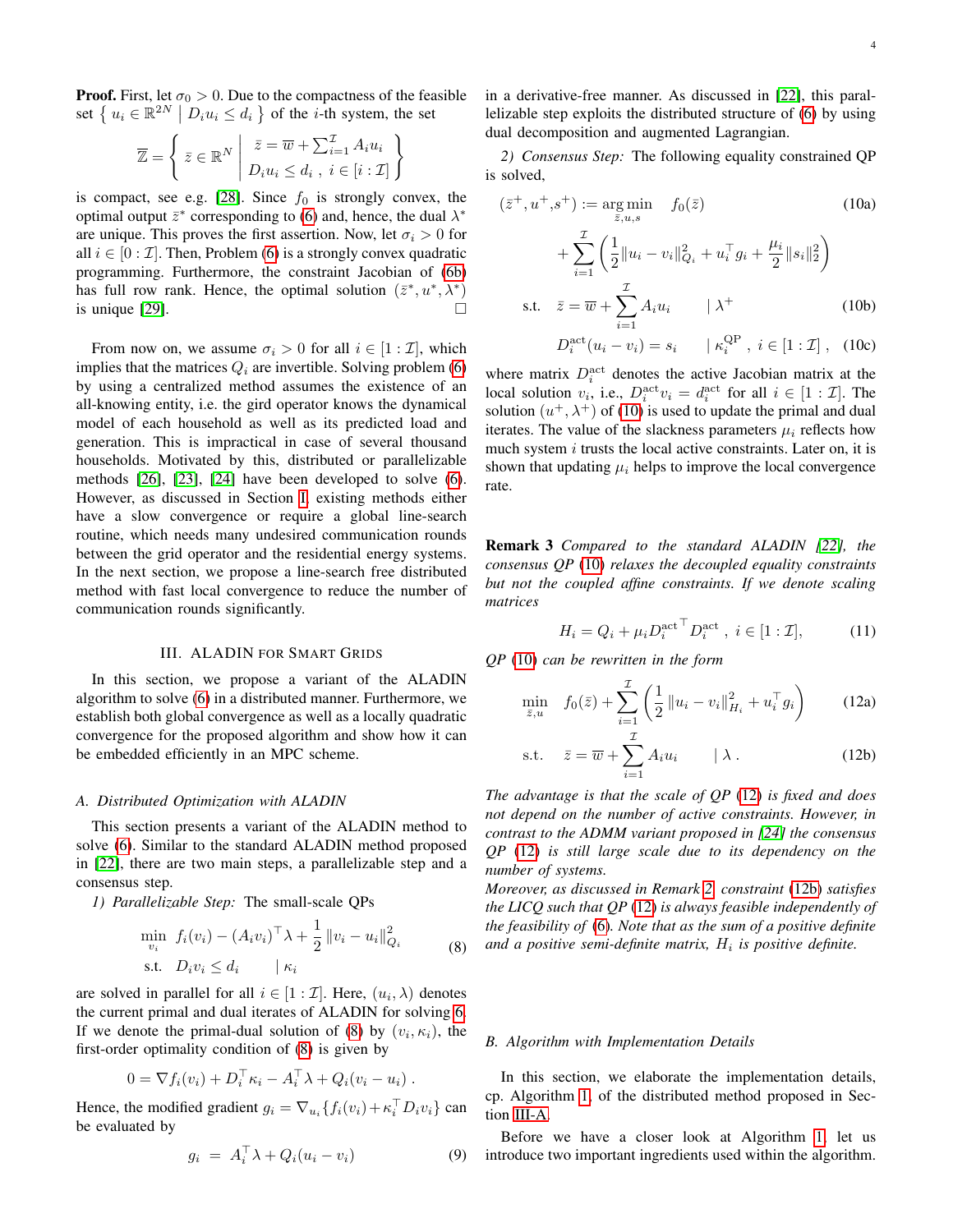First, since QP [\(12\)](#page-3-3) only incorporates equality constraints, the analytical solution is given by

$$
\lambda^+ = \Lambda^{-1} \left( \zeta - \overline{w} + \sum_{i=1}^{\mathcal{I}} A_i (H_i^{-1} g_i - v_i) \right) , \qquad (13a)
$$

$$
u_i^+ = v_i + H_i^{-1}(A_i^{\top} \lambda^+ - g_i) , i \in [1 : \mathcal{I}]. \tag{13b}
$$

Here, the scaling matrix  $\Lambda$  is defined as

<span id="page-4-2"></span>
$$
\Lambda = \frac{N \cdot \mathcal{I}^2}{2\sigma_0} \mathbb{I}_N + \sum_{i=1}^{\mathcal{I}} A_i H_i^{-1} A_i^{\top} . \tag{14}
$$

The derivation is a direct consequence of the fact that the KKT conditions of [\(12\)](#page-3-3) are linear equations. Note that, the dual update  $\lambda^+$  requires communication between local subsystems and the CE while the primal update  $u_i^+$  is parallelizable. As mentioned in Section [III-A,](#page-3-5) in order to improve the local convergence, the parameters  $\mu_i$  need to be updated online. To this end, we introduce the  $\ell_1$ -penalty based merit function  $\Psi: \mathbb{R}^N \times \mathbb{R}^{2\mathcal{I}N} \to \mathbb{R},$ 

$$
\Psi(\bar{z}, u) = f_0(\bar{z}) + \sum_{i=1}^{\mathcal{I}} f_i(u_i) + \bar{\lambda} \left\| \bar{z} - \overline{w} - \sum_{i=1}^{\mathcal{I}} A_i u_i \right\|_1
$$

with parameter  $\overline{\lambda} > 0$ . Here, we assume that  $\overline{\lambda}$  is sufficiently large, which is important to establish the global convergence of Algorithm [1](#page-4-0) in Section [III-C.](#page-5-1) Whenever, the merit function fulfils the descent condition [\(17\)](#page-4-1), we set  $\Pi = 1$ , otherwise  $\Pi = 0$ , indicating the  $\mu_i$  update.

In Algorithm [1,](#page-4-0) the integer  $\ell$  denotes the index of the iteration. During the initialization phase, the CE precomputes the scaling matrix  $\Lambda_0^{-1}$  similar to [\(14\)](#page-4-2) with  $\mu_i = 0$ , i.e.  $H_i = Q_i$ . Here, we use the Sherman-Morrison-Woodbury formula [\[27,](#page-9-24) Appendix A] to compute  $Q_i^{-1}$ ,

$$
Q_i^{-1} = \frac{1}{\sigma_i} \left( \mathbb{I}_{2N} - \frac{1}{2 + \gamma_i^2} \mathbb{I}_N \otimes \begin{bmatrix} 1 & \gamma_i \\ \gamma_i & \gamma_i^2 \end{bmatrix} \right)
$$
  
= 
$$
\frac{1}{\sigma_i} \mathbb{I}_N \otimes \left( \mathbb{I}_2 - \frac{1}{2 + \gamma_i^2} \begin{bmatrix} 1 & \gamma_i \\ \gamma_i & \gamma_i^2 \end{bmatrix} \right)
$$
 (18)  
= 
$$
\frac{1}{\sigma_i (2 + \gamma_i^2)} \mathbb{I}_N \otimes \begin{bmatrix} 1 + \gamma_i^2 & -\gamma_i \\ -\gamma_i & 2 \end{bmatrix},
$$

which yields

$$
A_i Q_i^{-1} A_i^{\top} = \mathbb{I}_N \otimes \frac{\left(\begin{array}{c} 1\\ \gamma_i \end{array}\right)^{\top} \left[\begin{array}{cc} 1+\gamma_i^2 & -\gamma_i\\ -\gamma_i & 2 \end{array}\right] \left(\begin{array}{c} 1\\ \gamma_i \end{array}\right)}{\sigma_i (2+\gamma_i^2)} = \frac{1+\gamma_i^2}{\sigma_i (2+\gamma_i^2)} \mathbb{I}_N .
$$
\n(19)

This indicates that computing  $\Lambda_0^{-1}$  by [\(15\)](#page-4-3) only requires the subsystems to send scalars

$$
\frac{1+\gamma_i^2}{\sigma_i(2+\gamma_i^2)} , i \in [1:\mathcal{I}]
$$

to the CE.

In the main loop, the subsystems first update  $u_i^{\ell+1}$  in parallel based on the current  $\mu_i$  in Step 1a). Once the local <span id="page-4-0"></span>Algorithm 1 A tailored ALADIN method for solving [\(6\)](#page-2-6) Initialization:

- Subsystems  $i \in [1 : \mathcal{I}]$  do in parallel:
	- construct the local model as described in Section [II-A;](#page-1-5)
	- choose initial guess  $u_i^0 \in \mathbb{R}^{2N}$ , and set  $\mu_i = 0$ ,  $\ell = 0$ ;
	- send vectors  $w_i$ ,  $A_i u_i^0$  and scalar  $\frac{1+\gamma_i^2}{\sigma_i(2+\gamma_i^2)}$  to the CE.
- Central Entity collects local information and does:
- choose initial guess  $\lambda^0 \in \mathbb{R}^N$  and, send it to subsystems;
- set terminal tolerance  $\varepsilon > 0$  and  $\Pi = 0$ ;
- compute  $\zeta$ ,  $\overline{w}$ , and  $\overline{z}^0 = \overline{w} + \sum_{i=1}^{N} A_i u_i^0$ ;
- precompute and save scaling matrix

<span id="page-4-3"></span>
$$
\Lambda_0^{-1} = \left( \frac{N \cdot \mathcal{I}^2}{2\sigma_0} + \sum_{i=1}^{\mathcal{I}} \frac{1 + \gamma_i^2}{\sigma_i (2 + \gamma_i^2)} \right)^{-1} \mathbb{I}_N . \tag{15}
$$

Repeat:

- 1) Subsystems  $i \in [1 : \mathcal{I}]$  do in parallel:
	- a) If  $\ell > 0$ , – receive  $\lambda^{\ell+1}$  and  $\Pi$  from CE;

– compute

$$
u_i^{\ell+1} = \begin{cases} v_i^{\ell} + H_i^{-1} (A_i^{\top} \lambda^{\ell+1} - g_i^{\ell}) & \text{if } \Pi = 1 , \\ v_i^{\ell} + Q_i^{-1} (A_i^{\top} \lambda^{\ell+1} - g_i^{\ell}) & \text{if } \Pi = 0 ; \end{cases}
$$
  
- set  $\ell \leftarrow \ell + 1$ .

b) Compute

$$
v_i^{\ell} = \underset{v_i}{\text{arg min}} \quad f_i(v_i) - (A_i v_i)^{\top} \lambda^{\ell} + \frac{1}{2} \left\| v_i - u_i^{\ell} \right\|_{Q_i}^2
$$
  
s.t.  $D_i v_i \le d_i \qquad |\kappa_i|$ 

and set  $g_i^{\ell} = A_i^{\top} \lambda^{\ell} + Q_i (u_i^{\ell} - v_i^{\ell}).$ 

c) Set

 $\overline{\mathcal{A}}$ 

– if

<span id="page-4-4"></span>
$$
\mu_i = \frac{\|\kappa_i\|_1}{\|D_i(v_i^{\ell} - u_i^{\ell})\|_1}
$$
\n(16)

and 
$$
H_i = Q_i + \mu_i D_i^{\text{act}} D_i^{\text{act}}
$$
.  
0. Send symmetric matrix  $A_i H^{-1} A^\top$ 

d) Send symmetric matrix 
$$
A_i H_i^{-1} A_i^{\dagger}
$$
, vectors

$$
A_i v_i^{\ell}, c_{i,1} = A_i (H_i^{-1} g_i^{\ell} - v_i^{\ell}), c_{i,2} = A_i (Q_i^{-1} g_i^{\ell} - v_i^{\ell})
$$
  
and scalars  $f_i(v_i^{\ell}), \delta_i = ||v_i^{\ell} - u_i^{\ell}||_1$  to the CE.

- 2) Central Entity collects local information and does:
	- a) If  $\max_i \delta_i < \varepsilon$ , terminate the algorithm;
	- b) If  $\ell = 0$ , set  $\psi = \Psi(\bar{z}^{\ell}, v^{\ell})$ . Otherwise,

<span id="page-4-1"></span>
$$
\Psi(\bar{z}^{\ell}, v^{\ell}) < \psi , \qquad (17)
$$

update 
$$
\psi = \Psi(\bar{z}^{\ell}, v^{\ell})
$$
, set  $\Pi = 1$  and compute  $\Lambda^{-1}$   
by (14);

– else, set  $\Pi = 0$ .

c) Compute the dual update  $\lambda^{\ell+1}$  by

$$
\lambda^{\ell+1} = \begin{cases} \Lambda^{-1} \left( \zeta - \overline{w} + \sum_{i=1}^{\mathcal{I}} c_{i,1} \right) & \text{if } \Pi = 1 ,\\ \\ \Lambda_0^{-1} \left( \zeta - \overline{w} + \sum_{i=1}^{\mathcal{I}} c_{i,2} \right) & \text{if } \Pi = 0 . \end{cases}
$$

d) Send  $(\lambda^{\ell+1}, \Pi)$  to subsystems and set  $\bar{z}^{\ell+1} = \zeta - \frac{N \cdot \mathcal{I}^2}{2\sigma_0} \lambda^{\ell+1}$ .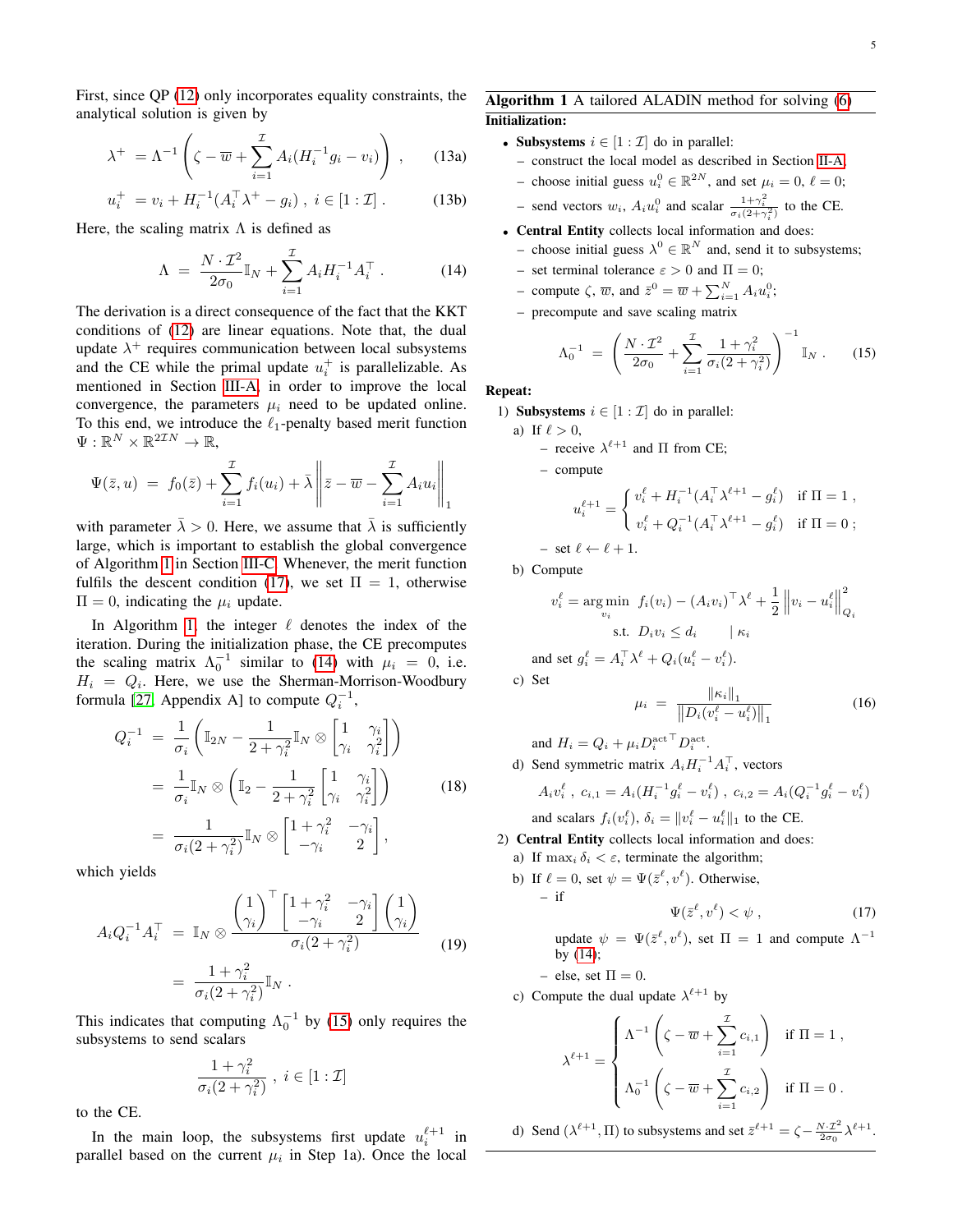QP [\(8\)](#page-3-1) is solved and the gradient  $g_i^{\ell}$  is evaluated in Step 1b), parameter  $\mu_i$  and matrix  $H_i$  are computed in Step 1c). Then, the subsystems send the local information constructed in Step 1d) to the CE. Here, the symmetric matrix  $A_i H_i^{-1} A_i^{\top}$ can be computed as

<span id="page-5-2"></span>
$$
A_i H_i^{-1} A_i^{\top} = \frac{1 + \gamma_i^2}{\sigma_i (2 + \gamma_i^2)} \cdot \mathbb{I}_N - \frac{\mu_i}{\sigma_i^2 (2 + \gamma_i^2)^2} \cdot A_i D_i^{\text{act}} (\mathbb{I}_{n_i^{\text{act}}} + \mu D_i^{\text{act}} Q_i^{-1} D_i^{\text{act}})^{-1} D_i^{\text{act}} A_i^{\top},
$$
\n(20)

where  $n_i^{\text{act}}$  denotes the number of rows of  $D_i^{\text{act}}$ . The explicit form [\(20\)](#page-5-2) implies that sending  $A_i H_i^{-1} A_i^{\top}$  to the CE only requires  $N \cdot n_i^{\text{act}}$  floats.

After the CE collects the local information, Step 2a) checks the terminal condition of Algorithm [1.](#page-4-0) If

$$
\max_{i} \quad ||v_i^{\ell} - u_i^{\ell}||_1 < \varepsilon
$$

holds, the current iterate  $v^{\ell}$  satisfies the stationary condition and primal condition of [\(6\)](#page-2-6) up to an error of order  $\mathcal{O}(\varepsilon)$ , i.e.,

$$
\sum_{i=1}^{\mathcal{I}} A_i v_i^{\ell} - \bar{z}^{\ell} - \overline{w} = \mathcal{O}(\varepsilon) ,
$$
  
and 
$$
g_i^{\ell} + A_i^{\top} \lambda^{\ell} = \mathcal{O}(\varepsilon), i \in [1:\mathcal{I}].
$$

Otherwise, Step 2b) is executed based on the merit function Ψ. In order to check the strict descent condition [\(17\)](#page-4-1), the Armijo conditions [\[27,](#page-9-24) p. 540] defined by

<span id="page-5-3"></span>
$$
\Psi(\bar{z}^{\ell}, v^{\ell}) \le \psi + \eta \mathcal{D}\Psi(\Delta \bar{z}, \Delta v) \quad \text{with} \quad \eta \in (0, 1). \tag{21}
$$

is used. Here,  $(\Delta \bar{z}, \Delta v)$  denotes the difference between the current iterates  $(\bar{z}^{\ell}, v^{\ell})$  and the previous iterates associated to  $\psi$ , and  $\mathcal{D}\Psi(\Delta\bar{z}, \Delta v)$  denotes the directional derivative of  $\Psi$ in the direction ( $\Delta \bar{z}, \Delta v$ ). How to compute  $\mathcal{D}\Psi(\Delta \bar{z}, \Delta v)$  has been elaborated in [\[27,](#page-9-24) Thm. 18.2]. Then, in Step 2c) the dual iterate is updated and  $(\lambda^{\ell+1}, \Pi)$  is sent to the local systems in Step 2d).

Remark 4 *In practice, Armjio condition* [\(21\)](#page-5-3) *is expensive to check as it requires to compute*  $D\Psi(\Delta\bar{z}, \Delta v)$ *. One practical way to implement the descent condition* [\(17\)](#page-4-1) *is to check*

$$
\Psi(\bar{z}^\ell, v^\ell) \leq \psi - \hat{\varepsilon}
$$

*for a small constant*  $\hat{\epsilon}$  *of order of the machine precision (or local QP solver's accuracy). Although this can be interpreted as the weakest possible descent condition that can be checked with finite precision arithmetic, it works well in practice.*

Remark 5 *The merit function* Ψ *only aims to control the update frequency of* µ<sup>i</sup> *. It never rejects steps or slows down the progress of the iterations in Algorithm [1,](#page-4-0) which is different from globalization routines such as line search methods when using centralized approaches.*

### <span id="page-5-1"></span>*C. Convergence Analysis*

In this section, we analyze the theoretical convergence properties of Algorithm [1](#page-4-0) in two steps: local and global convergence. Since  $\sigma_i > 0$  for all  $i \in [1 : \mathcal{I}]$  $i \in [1 : \mathcal{I}]$  $i \in [1 : \mathcal{I}]$ , Proposition 1

guarantees uniqueness of the optimal primal  $(\bar{z}^*, u^*)$  and dual solution  $\lambda^*$  of [\(6\)](#page-2-6). Moreover, we assume that Algorithm [1](#page-4-0) checks the Armijo condition [\(21\)](#page-5-3) at Step 2b) to determine the update of  $\mu_i$ .

Proposition 2 *Let the optimal solution of Problem* [\(6\)](#page-2-6) *be regular and let*  $\mu_i$  *be updated such that* 

<span id="page-5-4"></span><span id="page-5-0"></span>
$$
\frac{1}{\mu_i} < \mathcal{O}(\left\|v_i^{\ell} - u_i^{\ell}\right\|_2), \ i \in [1:\mathcal{I}]. \tag{22}
$$

*Then, there exist constants*  $r, \eta > 0$  *with*  $r\eta \leq 1$  *such that all*  $v^{\ell} \in \mathcal{B}_r(u^*)$  satisfy

$$
||v^{\ell+1} - u^*||_2 \leq \eta ||v^{\ell} - u^*||_2^2.
$$

Proof. Locally, following the regularity assumption the active sets at the local solutions  $v_i^{\ell} \in \mathcal{B}_r(u^*)$  are fixed such that the local solution  $v^{\ell}$  of [\(8\)](#page-3-1) can be represented as the image of  $(u, \lambda)$  under an affine map, i.e., there exist some matrices  $T_1, T_2 \in \mathbb{R}^{\mathcal{I}N \times \mathcal{I}N}$  such that

<span id="page-5-5"></span>
$$
v^{\ell} - u^* = T_1(u^{\ell} - u^*) + T_2(\lambda^{\ell} - \lambda^*) . \tag{23}
$$

Moreover, if the  $\mu_i$ 's satisfy the conditions [\(22\)](#page-5-4), the coupled QP [\(12\)](#page-3-3) yields the quadratic contractions

$$
||u^{\ell+1} - u^*||_2 \le \frac{\alpha}{2} ||v^{\ell} - u^*||_2^2,
$$
  
and 
$$
||\lambda^{\ell+1} - \lambda^*||_2 \le \frac{\alpha}{2} ||v^{\ell} - u^*||_2^2
$$
 (24)

<span id="page-5-6"></span>with a positive constant  $\alpha$  similar to the Newton-type methods [\[22,](#page-9-19) Sec. 7]. Considering two consecutive iterations in Algorithm [1,](#page-4-0) we get

$$
||v^{\ell+1} - u^*||_2 \leq ||T_1||_2 ||u^{\ell+1} - u^*||_2 + ||T_2||_2 ||\lambda^{\ell+1} - \lambda^*||_2
$$
  

$$
\leq \frac{24}{2} (||T_1||_2 + ||T_2||_2) ||v^{\ell} - u^*||_2^2,
$$

which concludes the proof with  $\eta = \frac{\alpha}{2}(\|T_1\|_2 + \|T_2\|_2)$ .  $\Box$ 

This proposition establishes the local quadratic convergence rate of the iterates  $v^{\ell}$  while implying that the local convergence progress benefits from the  $\mu$  update.

**Remark 6** If the iterates  $(v^{\ell})_{\ell \in \mathbb{N}}$  converge locally with *quadratic rate as discussed in Proposition [2,](#page-5-0) the descent condition* [\(21\)](#page-5-3) *always holds in a neighborhood of a regular minimizer* [\[27\]](#page-9-24). Hence, μ<sub>i</sub> is updated in every step. In Algo*rithm* [1,](#page-4-0) the  $\mu_i$  *update is based on* [\(16\)](#page-4-4) *ensuring that* [\(22\)](#page-5-4) *holds locally.*

Concerning the global convergence analysis, we introduce an auxiliary function  $\mathcal{L}: \mathbb{R}^{2\mathcal{I}N} \times \mathbb{R}^N \to \mathbb{R}$ ,

$$
\mathcal{L}(u, \lambda) = ||\lambda - \lambda^*||_{\Lambda_0}^2 + \sum_{i=1}^{\mathcal{I}} ||u_i - u_i^*||_{Q_i}^2
$$

<span id="page-5-7"></span>,

to measure the distance of iterates  $(u, \lambda)$  to the optimum  $(u^*, \lambda^*)$ . In order to establish global convergence we introduce the following technical result.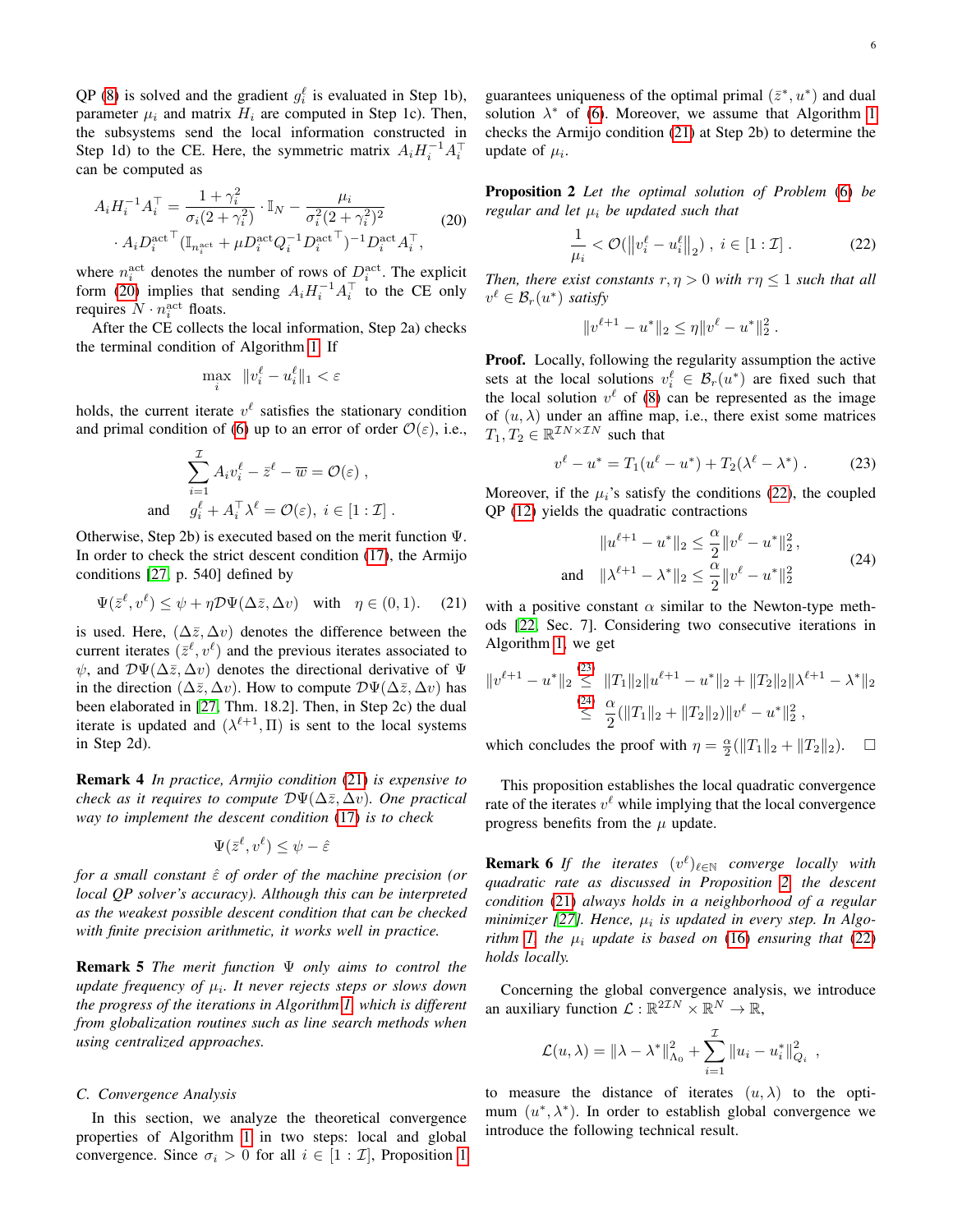**Lemma 1** Let Problem [\(6\)](#page-2-6) be feasible and  $\mu = 0$  at the *current iteration of Algorithm [1.](#page-4-0) Then, there exists a real number*  $m > 0$  *such that the iterates satisfy the inequality* 

$$
\mathcal{L}(u^{\ell+1}, \lambda^{\ell+1}) \le \mathcal{L}(u^{\ell}, \lambda^{\ell}) - 4m \|v^{\ell+1} - u^*\|_2^2. \qquad (25)
$$

**Proof.** According to Proposition [1,](#page-2-8) the choice of  $\sigma_i > 0$  for all  $i \in [1 : \mathcal{I}]$  indicates Problem [\(6\)](#page-2-6) is strongly convex. Then, the proof can be established following the proof of Theorem 1 in [\[30\]](#page-9-27) step by step.

Since function  $\mathcal L$  is bounded from below by 0, Lemma [1](#page-5-7) indicates that the sequence  $(\mathcal{L}(u^{\ell}, \lambda^{\ell}))_{\ell \in \mathbb{N}}$  converges as the algorithm progresses, i.e.  $v^{\ell}$  converges to the optimal solution if  $\mu_i = 0$  is fixed. However, this is in conflict with the local quadratic convergence established in Proposition [2,](#page-5-0) which requires to update  $\mu_i$ . In order to overcome this problem and establish the global convergence of Algorithm [1](#page-4-0) with optionally updating  $\mu_i$ , we introduce the following technical result.

<span id="page-6-2"></span>**Proposition 3** Let the optimal solution  $(\bar{z}^*, u^*, \lambda^*)$  of Prob*lem* [\(6\)](#page-2-6) *be regular and consider*

$$
\min_{\bar{z},u} \quad \Psi(\bar{z},u) \qquad \text{s.t.} \quad D_i u_i \le d_i \ , \ i \in [1:\mathcal{I}] \ . \tag{26}
$$

*If*  $\bar{\lambda}$  *satisfies* 

$$
\bar{\lambda} > \|\lambda^*\|_\infty = \max_i \, |\lambda_i^*|
$$

with  $\lambda_i^*$  the *i*-th element of  $\lambda^*$ , then

$$
(\bar{z}^*, u^*)
$$
 primal solution of (6)  $\Leftrightarrow (\bar{z}^*, u^*)$  solves (26)

*holds, i.e.* Ψ *is an exact merit function of Problem* [\(6\)](#page-2-6)*.*

For details of the proof we refer to [\[27,](#page-9-24) Thm. 17.3]. As  $\lambda$  is assumed to be sufficiently large, Proposition [3](#page-6-2) indicates the exactness of  $\Psi$ . Therefore, if the Armijo condition [\(21\)](#page-5-3) holds, the convergence of  $v^{\ell}$  can be preserved with  $\mu_i$  update. This result is summarized in the following theorem.

**Theorem 1** *Let*  $\sigma_i > 0$ ,  $i \in [0 : \mathcal{I}]$  *and Problem* [\(6\)](#page-2-6) *be feasible. If the Armijo condition* [\(21\)](#page-5-3) *is used in Step 2d) of*  $Algorithm$  *I*, the iterates  $(v^{\ell})_{\ell \in \mathbb{N}}$  in Algorithm *1* converge *globally to the optimal solution* u ∗ *. If additionally the optimal* solution of  $(6)$  is regular, the iterates  $v^{\ell}$  locally converge with *quadratic rate.*

Proof. The first statement follows Lemma [1](#page-5-7) and the fact that  $\Psi$  is an exact merit function. As Proposition [2](#page-5-0) presented, the second statement holds since  $v^{\ell}$  converges with quadratic rate after entering the local neighborhood  $\mathcal{B}_r(u^*)$  $\Box$ 

Remark 7 *In practice, the rigorous construction of the parameter*  $\overline{\lambda} < \infty$  *in function*  $\Psi$  *requires meta-data from the user in order to ensure that* Ψ *is an exact merit function. However, state-of-the-art Sequential Quadratic Programming (SQP) solvers [\[27\]](#page-9-24) implement effective heuristics for choos*ing  $\lambda$  *online in order to avoid this need for meta-data. In this paper, we update*  $\overline{\lambda}$  *based on the heuristic used in the open*  *source toolkit* ACADO *[\[31\]](#page-9-28). If the descent condition of* Ψ *at Step 4b) holds, we update*

$$
\bar{\lambda} = 10 \|\lambda^{\ell}\|_{\infty} .
$$

# *D. Distributed MPC Scheme Using ALADIN*

In the context of MPC, Problem [\(6\)](#page-2-6) is solved during each sampling time step  $k$  based on the current measurements and then, each subsystem implements the first element of its control sequence,  $u_i^*(k)$ ,  $i \in [1 : \mathcal{I}]$ . This process defines an implicit feedback law that is applied iteratively [\[26\]](#page-9-23).

Algorithm [2](#page-6-3) outlines an ALADIN-based distributed MPC scheme for smart grids. Similar to the proposed ADMMbased MPC scheme in [\[24\]](#page-9-21), Algorithm [2](#page-6-3) does not assume the existence of some all-knowing entity. Each local agent only knows its own parameters and optimization problem. The CE collects only specific local information as outlined in Algorithm [1](#page-4-0) and broadcasts the updated dual variable as well as one float encoding whether  $\mu_i$  is updated or not. Furthermore, the control is initialized based on the optimal solution of the previous MPC.

<span id="page-6-1"></span>Although the reference trajectory in our setting is based on the (predicted) future net consumption, one could consider  $\zeta = {\{\zeta(n)\}}_{n\in[k:k+N-1]}$  at time step k as a segment of a given sequence such that we do not have to compute it in each MPC step. In that case, the reference does not depend on predicted values. As a result, the subsystems do not need to send  $w_i$  to the CE. Notice that the online choice of the reference does not affect the established convergence results applying for solving [\(6\)](#page-2-6).

<span id="page-6-3"></span>Algorithm 2 ALADIN based distributed MPC scheme Offline:

• Initial guess  $(u, \lambda)$  and set  $k = 0$ .

Online:

- 1) Subsystems measure current SoC  $x_i(k)$ , predict future net consumption  $w_i$  and send it to CE.
- 2) **Central Entity** computes the reference trajectory  $\zeta$ .
- 3) Run Algorithm [1](#page-4-0) for solving [\(6\)](#page-2-6) to obtain  $u^*$  and  $\lambda^*$ .
- 4) Implement  $u_i^*(k)$  at subsystem  $i, i \in [1 : \mathcal{I}]$ .
- 5) Reinitialize

$$
u_i = (u_i^*(k+1)^\top \cdots u_i^*(k+N-1)^\top u_i^*(k+N-1)^\top)^\top
$$

for all 
$$
i \in [1 : \mathcal{I}]
$$
 and  $\lambda = (\lambda_2^* \cdots \lambda_N^* \lambda_N^*)$ . Then,  
set  $k \leftarrow k + 1$  and go to Step 1).

### IV. CASE STUDY: ALADIN VS. ADMM

<span id="page-6-0"></span>In this section, we compare Algorithm [1](#page-4-0) with the state-ofthe-art distributed optimization algorithm ADMM. Here, we use the implementation of ADMM as proposed in [\[24\]](#page-9-21).

# *A. Theoretical Comparison*

Regarding the theoretical convergence, both ALADIN and ADMM have global convergence guarantees. However,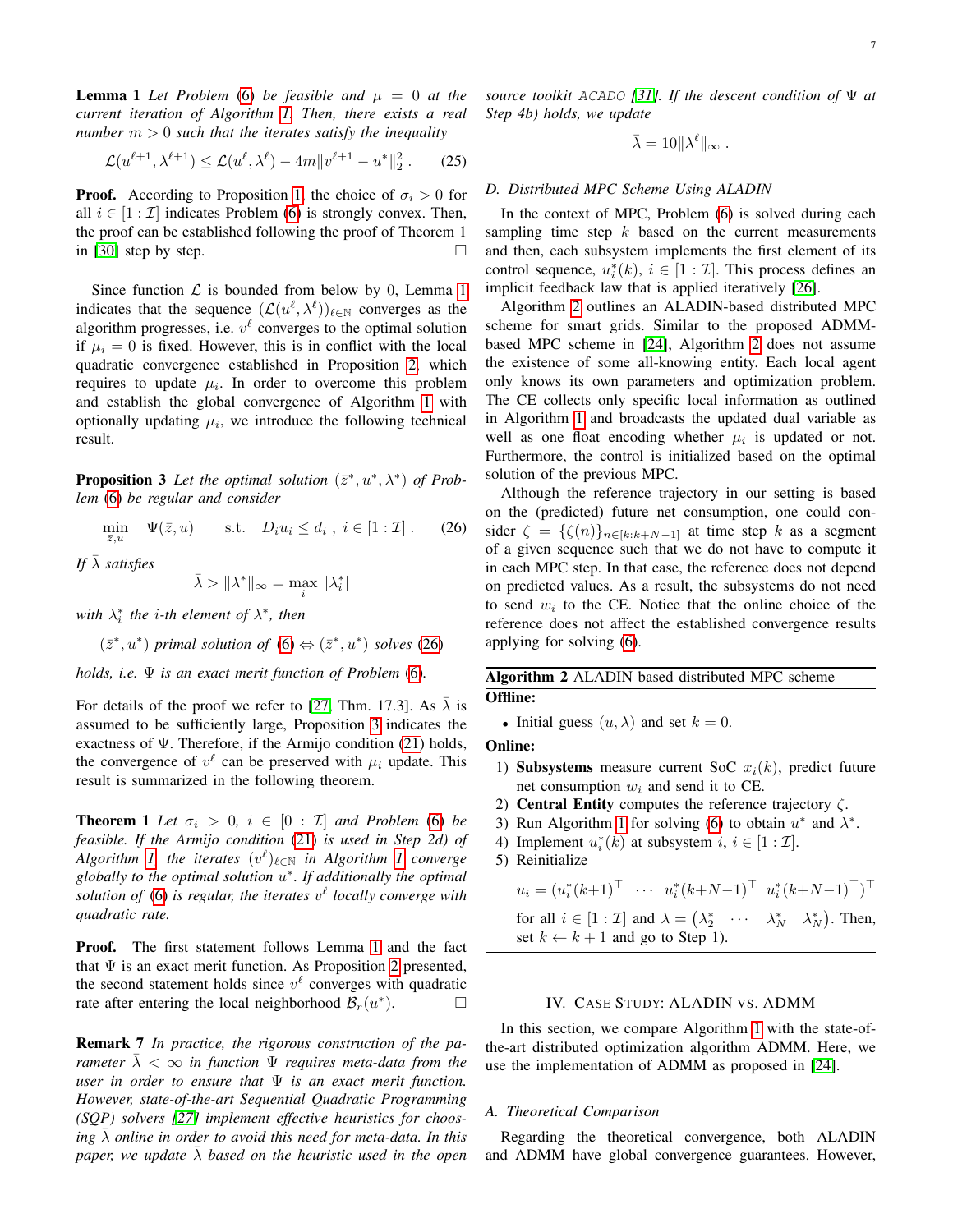TABLE I CONVERGENCE AND COMMUNICATION COMPARISON

<span id="page-7-0"></span>

|                              | Convergence |              | <b>Online Communication</b> |                 |  |
|------------------------------|-------------|--------------|-----------------------------|-----------------|--|
|                              | Local       | Global       | Forward                     | <b>Backward</b> |  |
| ADMM [24]                    | Linear      | Linear       |                             |                 |  |
| Algorithm $1 \mid$ Quadratic |             | $\checkmark$ | $(3+n_i^{\text{act}})N+2$   | $N+1$           |  |

ADMM only achieves linear convergence while ALADIN converges locally with a quadratic rate. The comparison in details is listed in the Table [I](#page-7-0) (left). Here, the symbol  $\checkmark$  represents that Algorithm [1](#page-4-0) converges globally without mentioning the convergence rate.

Table [I](#page-7-0) (right) compares the communication overhead per iteration using Algorithm [1](#page-4-0) and ADMM. In this context *Forward* and *Backward* are to be understood that one local agent uploads information to the CE and vice versa and  $n_i^{\text{act}}$ is the number of active constraints at the  $i$ -th system. The table shows that the communication overhead for both Algorithm [1](#page-4-0) and ADMM is  $\mathcal{O}(N)$ . In order to update  $H_i$ , the CE needs to collect the information of the active Jacobian  $D_i^{\text{act}}$  for each agent  $i \in [1 : \mathcal{I}]$  and broadcast Π. Thus, the forward communication overhead is  $\mathcal{O}(N)$ .

Concerning the online computational efforts, both Algorithm [1](#page-4-0) and ADMM execute two main steps per iteration: a parallelizable and a consensus step. The complexity of the local problems solved by the subsystems in parallel is the same for both ADMM and Algorithm 1. The main difference between these approaches is the consensus step performed by the CE. Since the update of  $\Lambda^{-1}$  is optionally required in Algorithm 1, the cost of the ALADIN consensus step in worst case is  $\mathcal{O}(N^2\mathcal{I})$  while ADMM only needs  $\mathcal{O}(N)$ . Note that the number of subsystems  $I$ , in practice, is much larger than the length of prediction horizon  $N$ . However, these minor differences in communication effort and computational complexity do not dominate the run time. Communication between the subsystems and the CE is the most time consuming part in context of predictive control for smart grids. Speeding up the convergence progress by reducing communication rounds is the key measure to save run time in practice. In the following subsection Algorithm [1](#page-4-0) and ADMM are compared numerically.

#### *B. Numerical Results*

The main advantage of ALADIN compared to state-ofthe-art distributed optimization algorithms such as ADMM is the local quadratic convergence, cf. Theorem [2.](#page-5-0) In this subsection we show the practical importance of this fact based on numerical simulations.

The parameter values used throughout all experiments are listed in Table [II.](#page-7-1) Since the prediction of the future net consumption is out of the scope of this paper we use data provided by an Australian grid operator [\[32\]](#page-9-29).

*1) Open-loop comparison:* In order to illustrate the numerical performance of Algorithm [1,](#page-4-0) we compare it to ADMM and an IP method for a benchmark with  $\mathcal{I} = 100$ . In a result, each

TABLE II PARAMETER VALUES

<span id="page-7-1"></span>

|            | 24          |             | 0.5[h]     | $\sigma_0$  | $2.4 \cdot 10^{6}$    |
|------------|-------------|-------------|------------|-------------|-----------------------|
| $\sigma_i$ |             | $C_i$       | $2$ [kWh]  | $\hat{x}_i$ | $0.5 \cdot C_i$ [kWh] |
| $\alpha_i$ | 0.99        | $\beta_i$   | 0.95       | $\gamma_i$  | 0.95                  |
| $u_i$      | $-0.5$ [kW] | $\bar{u}_i$ | $0.5$ [kW] |             |                       |

local subsystem has 48 variables and Problem [\(6\)](#page-2-6) incorporates 4824 variables in total. Here, we initialize all algorithms with zero initial guess.



<span id="page-7-2"></span>Fig. 2. Convergence comparison with  $\mathcal{I} = 100$  subsystems.

The results in Figure [2](#page-7-2) confirm that Algorithm [1](#page-4-0) outperforms ADMM [\[24\]](#page-9-21) and the IP method [\[20\]](#page-9-17). Here, we solved Problem [\(6\)](#page-2-6) for fixed time step  $k$  and initial condition and plotted the gap between the iterates  $u^{\ell}$  and the optimal solution  $u^*$ . It can be seen that ADMM needs almost 20 iterations to achieve an accuracy of  $10^{-2}$  while ALADIN converges within six steps to an error less than  $10^{-6}$ . Moreover, ALADIN converges two times faster than the IP method if we choose the stop tolerance  $10^{-4}$ . This trend can also be observed in Table [III,](#page-7-3) where all methods were performed based on 100 randomly generated initial conditions. It is worth mentioning

TABLE III NUMBER OF ITERATIONS FOR DIFFERENT METHODS

<span id="page-7-3"></span>

| $  v^{\ell}-u^*  _{\infty}$ | Algorithm 1 | ADMM       | Interior Point |
|-----------------------------|-------------|------------|----------------|
| $10^{-2}$                   | $4+2^{1}$   | $26 \pm 7$ | $7 + 2$        |
| $10^{-4}$                   | $7 + 4$     | $64 + 15$  | $12 \pm 5$     |
| $10^{-6}$                   | $11 + 5$    | $102 + 23$ | $18 \pm 6$     |

that in every single of these randomly generated test cases Algorithm [1](#page-4-0) outperformed the other methods.

<sup>1</sup>This notation means that Algorithm [1](#page-4-0) takes on average  $\approx$  4 iterations to achieve accuracy  $10^{-2}$  while the standard deviation is  $\approx 2$  iterations.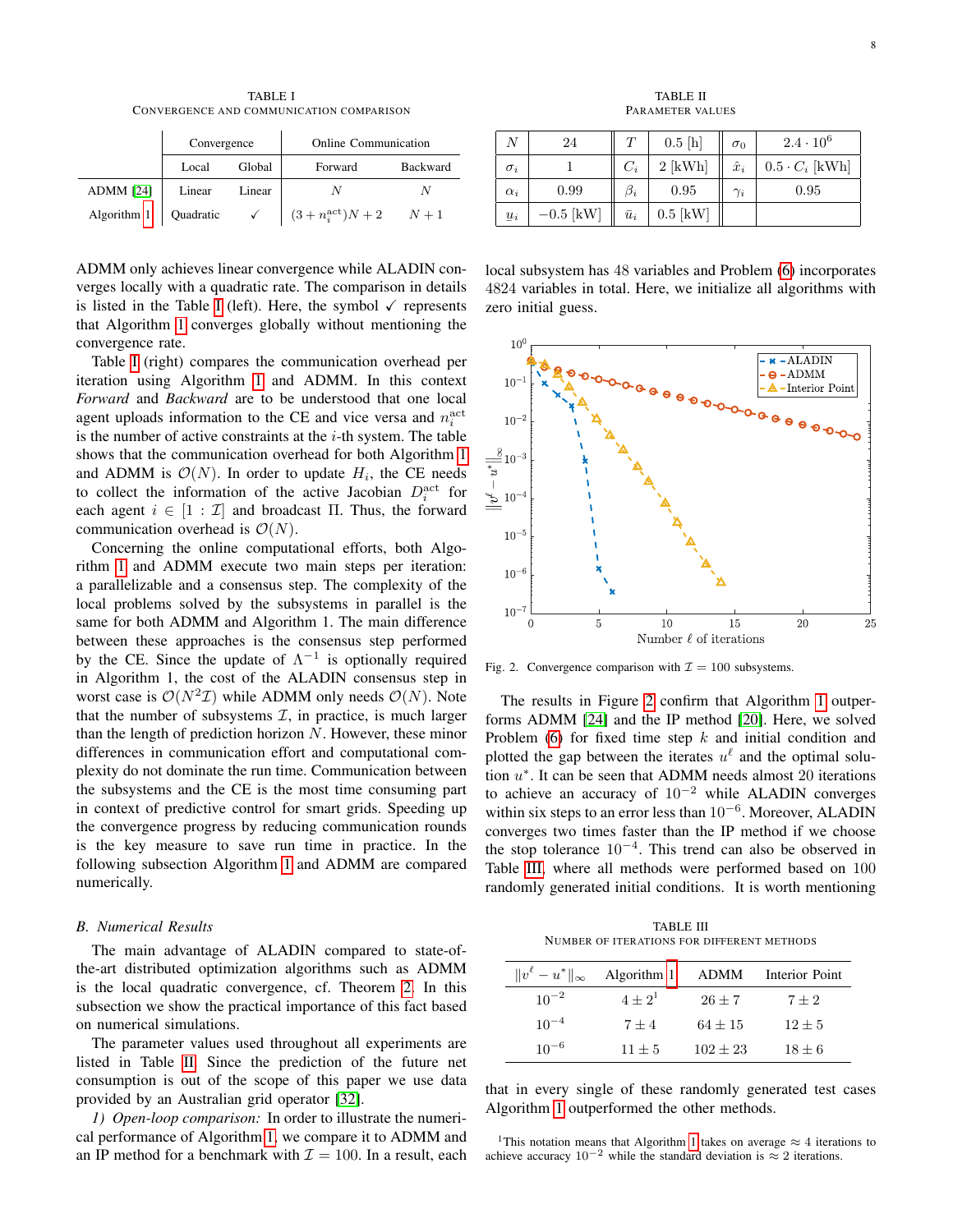Hence, compared to existing states-of-the-art, significantly less communication rounds between the local agents and the CE are needed in practice for Algorithm [1](#page-4-0) as discussed in Section [III-B.](#page-3-6) Note that each iteration of the IP method requires the CE to communicate with the local agents additionally to apply a line-search routine as discussed in [\[21\]](#page-9-18) even though most of its operations have been parallelized. Therefore, the IP method needs more communication rounds than ADMM. In the following, we focus on the comparison between two distributed optimization approaches, Algorithm [1](#page-4-0) and ADMM.

In our example the complexity of the coupled problems solved within each iteration of ALADIN and ADMM, respectively, does not depend on  $I$ . However, the number of systems affects the number of iterations of ADMM needed to solve problem [\(6\)](#page-2-6). Figure [3](#page-8-2) visualizes the impact of  $\mathcal I$  on the number of iterations of ALADIN and ADMM needed to achieve different accuracies, in particular,  $\{10^{-1}, 10^{-3}, 10^{-4}\}.$ It can be seen that the convergence speed of ALADIN does not depend on the number of systems while ADMM requires more iterations if the number of agents increases.



<span id="page-8-2"></span>Fig. 3. Impact of the number of systems on the number of iterations needed to achieve pre-defined accuracy.

*2) Closed-loop comparison:* Figure [4](#page-8-3) is dedicated to the closed-loop performance of Algorithm [1](#page-4-0) and ADMM for 30 hours, i.e., 60 MPC steps. More precisely, Figure [4](#page-8-3) (top) compares the effort needed to achieve a pre-defined accuracy using ALADIN and ADMM by counting the executed iterations. Again the local quadratic convergence rate of ALADIN outperforms ADMM. ALADIN needs approximately six iterations in average to achieve accuracy  $||v^{\ell} - u^*||_{\infty} < 10^{-4}$ while ADMM needs more than 20 and 30 iterations for accuracy  $10^{-3}$  and  $10^{-4}$ , respectively. Both algorithms benefit from warm start techniques used in the implementation when  $k > N$ . Since the reference value  $\zeta(k+1)$  strongly differs from  $\zeta(k)$  with  $k < N$ , the optimal dual variable might change abruptly within consecutive MPC iterations as well. In a result, the warm start as outlined in Algorithm [2](#page-6-3) does not yield a reasonable performance if  $k < N$ . To avoid this effect, we only compare the closed-loop performance after  $N$  steps. After



<span id="page-8-3"></span>Fig. 4. MPC closed loop: Number  $\ell$  of iterations needed to achieve some predefined accuracy (top) and actual optimization gap at iteration  $\ell$  (bottom). The dashed black lines (top) represent the respective average number of iterations.

that, updating  $\zeta$  equals a simple shift in time enabling warm start. However, in a particular time window  $(18 - 22h)$ , the warm start does not work efficiently due to the big changes of the optimal active sets. The value of  $\Psi$  does not always decrease in such cases, which means that ALADIN needs more steps to detect the correct active set before achieving the local quadratic convergence progress. Note that in some MPC iterations ADMM needs less iterations since the initial guess based on the warm start is close to the optimum. In the majority of the cases the quadratic convergence of ALADIN yields even better performance than aimed for as visualized in Figure [4](#page-8-3) (bottom). A potential future direction to reduce the number of communication rounds further would be to prematurely stop the algorithm [\[33\]](#page-9-30).

## V. CONCLUSIONS AND OUTLOOK

In this paper we proposed an optimization scheme based on ALADIN for the optimal control of locally distributed energy storages to achieve an overall goal. Thanks to its locally quadratic convergence it outperforms state-of-the-art methods such as ADMM. A numerical case study illustrates that our approach reduces the number of communication rounds required to achieve a given accuracy tremendously. Future research will investigate the impact of flattening the aggregated power demand on congestion in the grid.

#### **REFERENCES**

- <span id="page-8-0"></span>[1] A. Ipakchi and F. Albuyeh, "Grid of the future," *IEEE Power Energy Mag.*, vol. 7, no. 2, pp. 52–62, 2009.
- <span id="page-8-1"></span>Y. Guo, M. Pan, Y. Fang, and P. P. Khargonekar, "Decentralized Coordination of Energy Utilization for Residential Households in the Smart Grid," *IEEE Trans. Smart Grid*, vol. 4, no. 3, pp. 1341–1350, 2013.